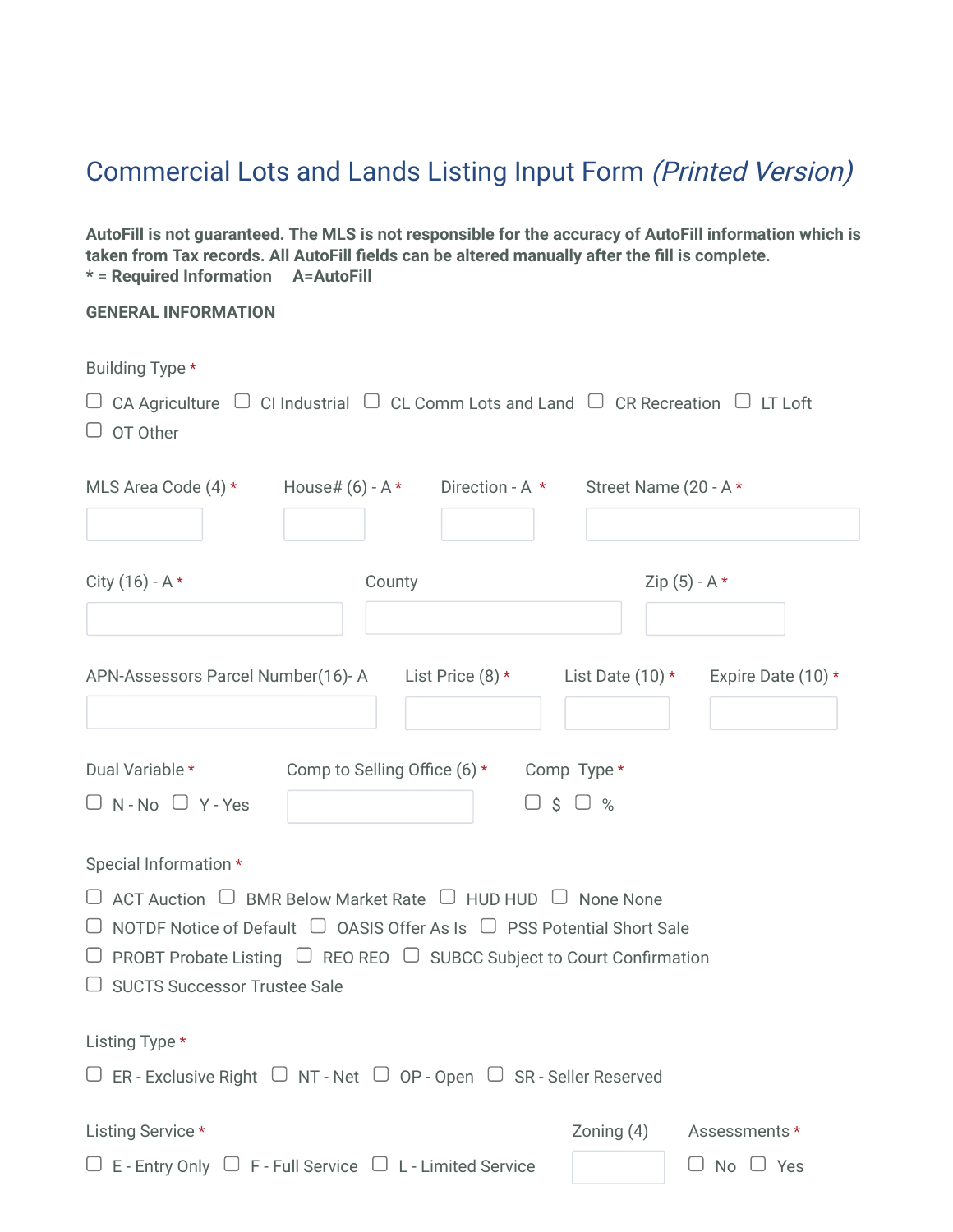| Paid By *                                                                               | Offered For Lease * Census Tract (6) |                                                   |                                                  |
|-----------------------------------------------------------------------------------------|--------------------------------------|---------------------------------------------------|--------------------------------------------------|
| □ B - Buyer □ S - Seller □ N - No □ Y - Yes                                             |                                      |                                                   |                                                  |
| Listing Agent Name (20) *                                                               |                                      | Listing Agent DRE# *                              | Listing Broker DRE#*                             |
| Co-List Agent Name (20)                                                                 |                                      | Co List Agent DRE#                                |                                                  |
| Directions to Property (31) *                                                           |                                      |                                                   | District/Neighborhood/Subdivision (16)           |
| Cross Street (16) *                                                                     | <b>Owners Name</b>                   |                                                   | Developer Lot #                                  |
| Front Lot Dimensions (7) *                                                              |                                      | Rear Lot Dimensions (7) Side 1 Lot Dimensions (7) |                                                  |
| Side 2 Lot Dimensions (7)                                                               | Other 1 Lot Dimensions (7)           | Other 2 Lot Dimensions (7)                        |                                                  |
| Tot # of Garage & Parking Spaces                                                        | Lot Sq Ft Apx *                      | Lot Acres Apx *                                   |                                                  |
| Building Pad*<br>No $\Box$ Possible $\Box$ Yes $\Box$ Above 500 Ft $\Box$ No $\Box$ Yes | Mineral Rights *                     |                                                   | Corners Marked *<br>$\Box$ N - No $\Box$ Y - Yes |
| Disclosures Link<br>Surveyed *<br>⊃ No □ Yes                                            |                                      |                                                   |                                                  |
| <b>Branded Media Link</b>                                                               |                                      | <b>Branded Media Link 2</b>                       |                                                  |
| <b>Unbranded Media Link</b>                                                             |                                      | <b>Unbranded Media Link 2</b>                     |                                                  |
| Printed Neighborhood Rpt * VOW Include * VOW Address *<br>$\Box$ N - No $\Box$ Y - Yes  | $\cup$ Yes $\cup$ No                 | $\cup$ Yes $\cup$ No                              | VOW Comment *<br>$\cup$ Yes $\cup$ No            |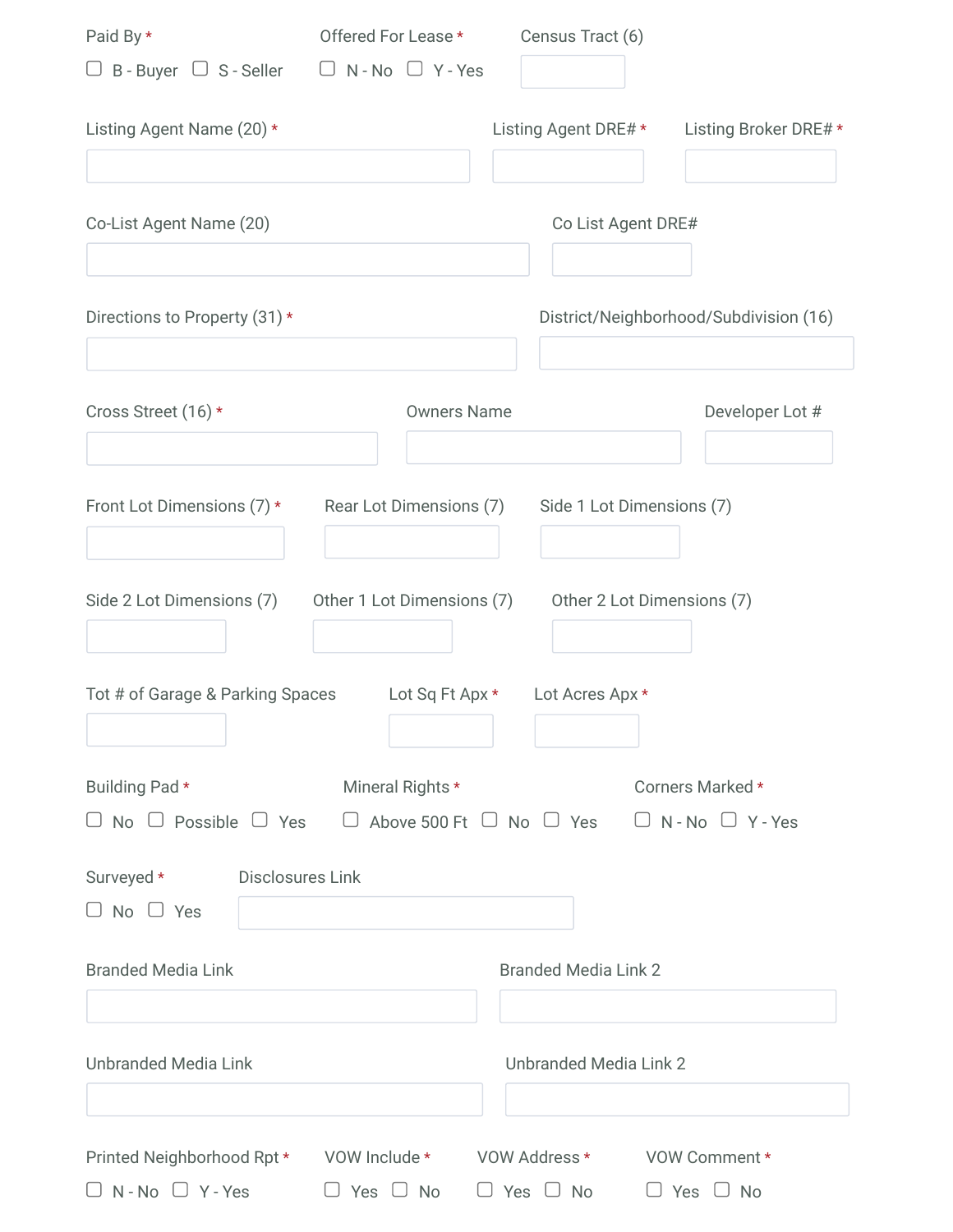VOW AVM \* O - Internet Display \*  $\Box$  Yes  $\Box$  No  $\Box$  O1 - Full Street Address  $\Box$  O2 - Partial Street Name  $\Box$  O3 - No Address

ZZ - Internet Sites \*

 $\Box$  ZZ1 - Yes - All Sites  $\Box$  ZZ2 - No - No Sites

**REMARKS**

Confidential Remarks (1000 Characters)

Remarks (1000 Characters)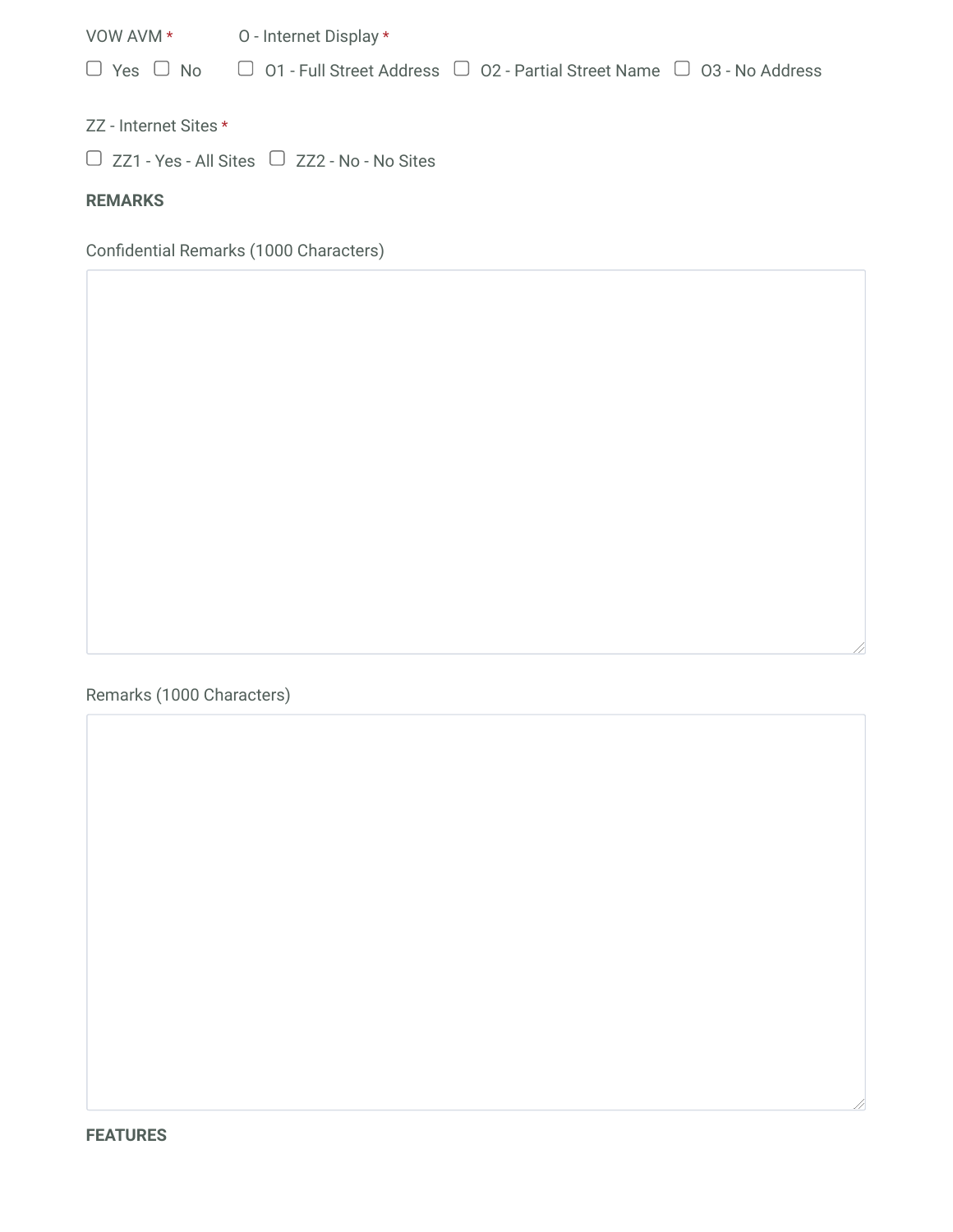## A - Development Status \*

- $\Box$  A1 Approved Bldg Plan  $\Box$  A2 DRE Apprvd Call LA  $\Box$  A3 Final Map Approved
- $\Box$  A4 Final Map Filed  $\Box$  A5 Final Map Legal Work  $\Box$  A6 Finished Lot
- $\Box$  A7 Preliminary Map  $\Box$  A8 Raw Land  $\Box$  A9 Rough Grade  $\Box$  A10 Site Improvements Bid
- $\Box$  A11 Site Plan  $\Box$  A12 None  $\Box$  A13 Other Call List Agent  $\Box$  A14 Building Permits Issued
- $\Box$  A15 Building Plans Filed  $\Box$  A16 Building Site Cleared  $\Box$  A17 Design Review Required
- $\Box$  A18 Farm Land  $\Box$  A19 Improvement Plans Avail  $\Box$  A20 Improvements Complete
- $\Box$  A21 Lot Build To Suit  $\Box$  A22 Lot Split Possible  $\Box$  A23 Map Required
- $\Box$  A24 Public Report Available  $\Box$  A25 Public Report Filed  $\Box$  A26 See Remarks
- $\Box$  A27 Site Plan Filed  $\Box$  A28 Staked  $\Box$  A29 Subdivision Not Possible
- $\Box$  A30 Subdivision Possible  $\Box$  A31 Surveyed  $\Box$  A32 Tentative Map Approved
- $\Box$  A33 Tentative Map Filed  $\Box$  A34 Topography Map Available

B - Disclosures \*

- $\Box$  B1 Agt Related To Principal  $\Box$  B2 Architectural Apprl Req  $\Box$  B3 Building Restrictions
- $\Box$  B4 Current Bus Lic  $\Box$  B5 Easements  $\Box$  B6 Exclusions See Remarks
- $\Box$  B7 Fire Hazard Area  $\Box$  B8 First Right of Refusal  $\Box$  B9 Geological Restrictions
- $\Box$  B10 Hazardous Waste Area  $\Box$  B11 Mello-Roos District  $\Box$  B12 Moratorium
- $\Box$  B13 Nat Hazard Disclosure  $\Box$  B14 Not Mapped  $\Box$  B15 Owner is Lic Real Est Agt
- $\Box$  B16 Probate/Court Approval  $\Box$  B17 Probate/Independent Adm  $\Box$  B18 REO/Bank Owned
- $\Box$  B19 Seismic Hazards Zone  $\Box$  B20 Short Pay Trans  $\Box$  B21 Special Assmt/Bonds
- $\Box$  B22 Special Flood Haz Area  $\Box$  B23 Special Hazards Zone  $\Box$  B24 Special Studies Zone
- $\Box$  B25 None  $\Box$  B26 Other Call/See Agent  $\Box$  B27 Airport Disclosure
- $\Box$  B28 Hospital Nearby  $\Box$  B29 Hotel/Motel Nearby  $\Box$  B30 Land Trust Restrictions
- $\Box$  B31 Shopping Cntr Nearby  $\Box$  B32 Restaurant Nearby  $\Box$  B33 Disclosure Package Avail
- $\Box$  B34 Disclosure Statement  $\Box$  B35 Lead Hazard Disclosure
- C Existing Loan \*
- $\Box$  C1 Conventional  $\Box$  C2 Assumable Clear  $\Box$  C3 Private  $\Box$  C4 Wrap A.I.D.T.  $\Box$  C5 None
- $\Box$  C6 Other  $\Box$  C7 1st D/T  $\Box$  C8 Contract  $\Box$  C9 Fixed  $\Box$  C10 Lease
- $\Box$  C11 Lease Option  $\Box$  C12 See Remarks  $\Box$  C13 Treat As Clear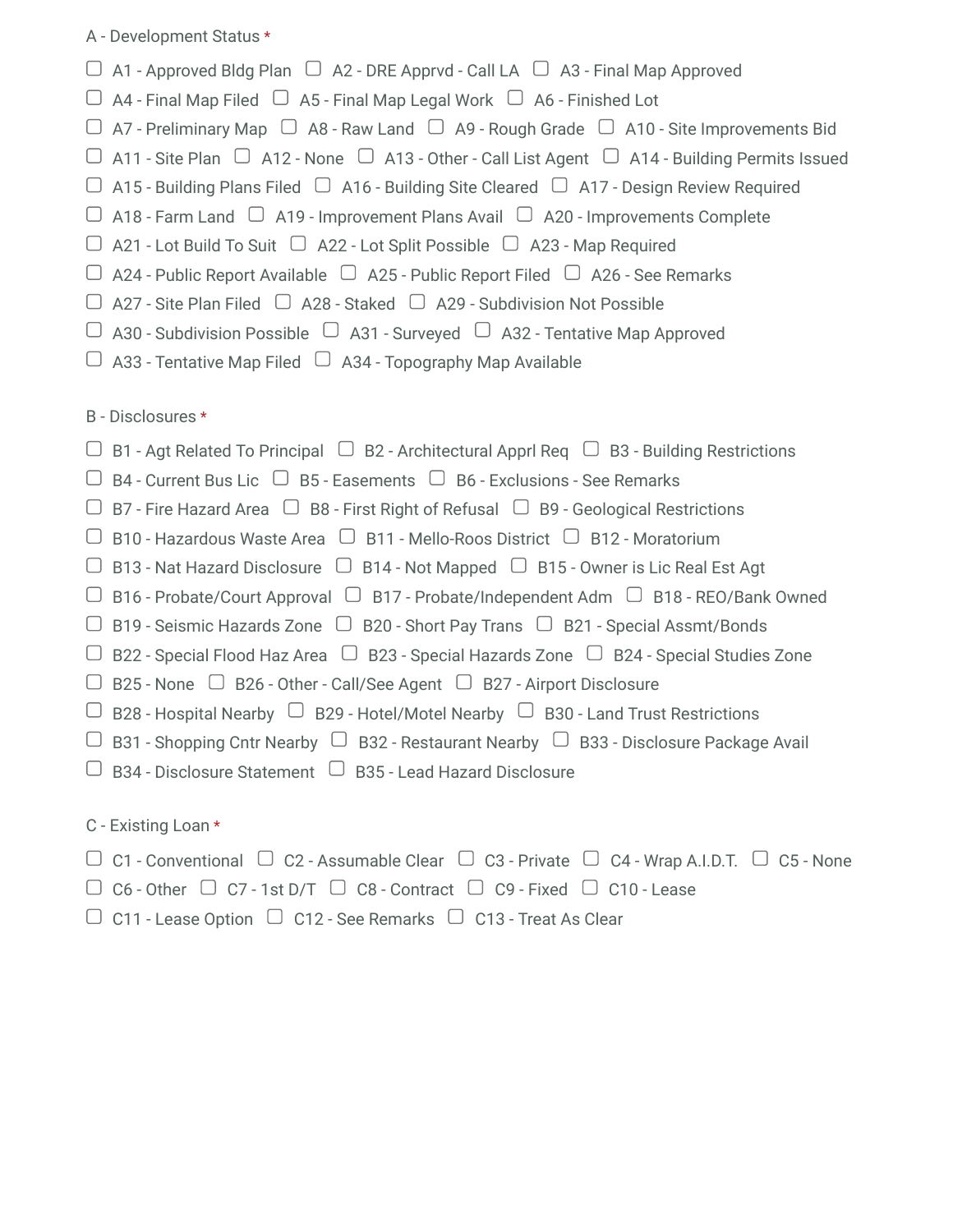## D - Inspections/Reports

 $\Box$  D1 - Appraisal  $\Box$  D2 - Building Permit  $\Box$  D3 - CC&R's  $\Box$  D4 - Contour Map  $\Box$  D5 - Drainage  $\Box$  D6 - Engineer's Report  $\Box$  D7 - Enviro Impact Report  $\Box$  D8 - Fire/Health/City  $\Box$  D9 - Percolation Test  $\Box$  D10 - Plot Map  $\Box$  D11 - Seismic  $\Box$  D12 - Sewer Lateral Test  $\Box$  D13 - Soil Test/Report  $\Box$  D14 - Subdivision Report  $\Box$  D15 - Survey  $\Box$  D16 - Use Permit  $\Box$  D17 - Water Aggreement  $\Box$  D18 - Well Log  $\Box$  D19 - Other  $\Box$  D20 - Acoustical Report  $\Box$  D21 - Aerial Map  $\Box$  D22 - Agricultural  $\Box$  D23 - Agricultural Preserve  $\Box$  D24 - Architectural Plans  $\Box$  D25 - Blueprints Available  $\Box$  D26 - Boiler Inspection  $\Box$  D27 - Building Plans  $\Box$  D28 - Coastal Commissions Juris  $\Box$  D29 - Coastal Zone  $\Box$  D30 - Contract for Crop  $\Box$  D31 - Contractors Bid  $\Box$  D32 - Deed Restricted  $\Box$  D33 - Demolition Report  $\Box$  D34 - Energy Audit  $\Box$  D35 - Environmental Hazards Rpt  $\Box$  D36 - Estoppel Certificate  $\Box$  D37 - Existing Structure Report  $\Box$  D38 - Expenses Available  $\Box$  D39 - Fire Zone  $\Box$  D40 - Flood Insurance Required  $\Box$  D41 - Flood Zone  $\Box$  D42 - Geological Report  $\Box$  D43 - Geotechnical Report  $\Box$  D44 - Geothermal  $\Box$  D45 - Hillside  $\Box$  D46 - Historical  $\Box$  D47 - Lateral Sewer Inspect Req  $\Box$  D48 - Lead Inspection Report  $\Box$  D49 - Livestock Possible  $\Box$  D50 - Local Assessments  $\Box$  D51 - Mineral Rights Partial  $\Box$  D52 - Moratoria In Effect  $\Box$  D53 - Open Space Corridor  $\Box$  D54 - Pest Certification Avail  $\Box$  D55 - Possible Wetlands  $\Box$  D56 - Potential Rezone  $\Box$  D57 - Preliminary Title Report  $\Box$  D58 - Property Inspection  $\Box$  D59 - Redevelopment Area  $\Box$  D60 - Rental/Lease Agreement  $\Box$  D61 - Right Of Way  $\Box$  D62 - Road Agreement  $\Box$  D63 - Road/Maintenance Agrmt  $\Box$  D64 - Scenic Corridor  $\Box$  D65 - See Remarks  $\Box$  D66 - Seismic Zone 4  $\Box$  D67 - Seller Prop Questionnaire  $\Box$  D68 - Seller Subject to TDS  $\Box$  D69 - Sewer or Septic Report  $\Box$  D70 - Sign Control  $\Box$  D71 - Soils Letter  $\Box$  D72 - Soils Map  $\Box$  D73 - Soils Report  $\Box$  D74 - Special Assess/Bonds  $\Box$  D75 - Special Permits Required  $\Box$  D76 - Subdivision Info  $\Box$  D77 - Subdivision Map  $\Box$  D78 - Subject to Lease  $\Box$  D79 - Survey Required  $\Box$  D80 - TDS Available  $\Box$  D81 - Topographic Map  $\Box$  D82 - Transfer Disclosr Statmnt  $\Box$  D83 - Transfer Tax Private  $\Box$  D84 - Underground Tank  $\Box$  D85 - Use Restrictions  $\Box$  D86 - Vacant Land Questionnaire  $\Box$  D87 - Water Test Log(s)  $\Box$  D88 - Well Report  $\Box$  D89 - Well-Test GPM  $\Box$  D90 - Well-Test Potability  $\Box$  D91 - Well-Test Required  $\Box$  D92 - Whole House Inspect Avail  $\Box$  D93 - Williamson Act  $\Box$  D94 - Williamson Act NonRenewbl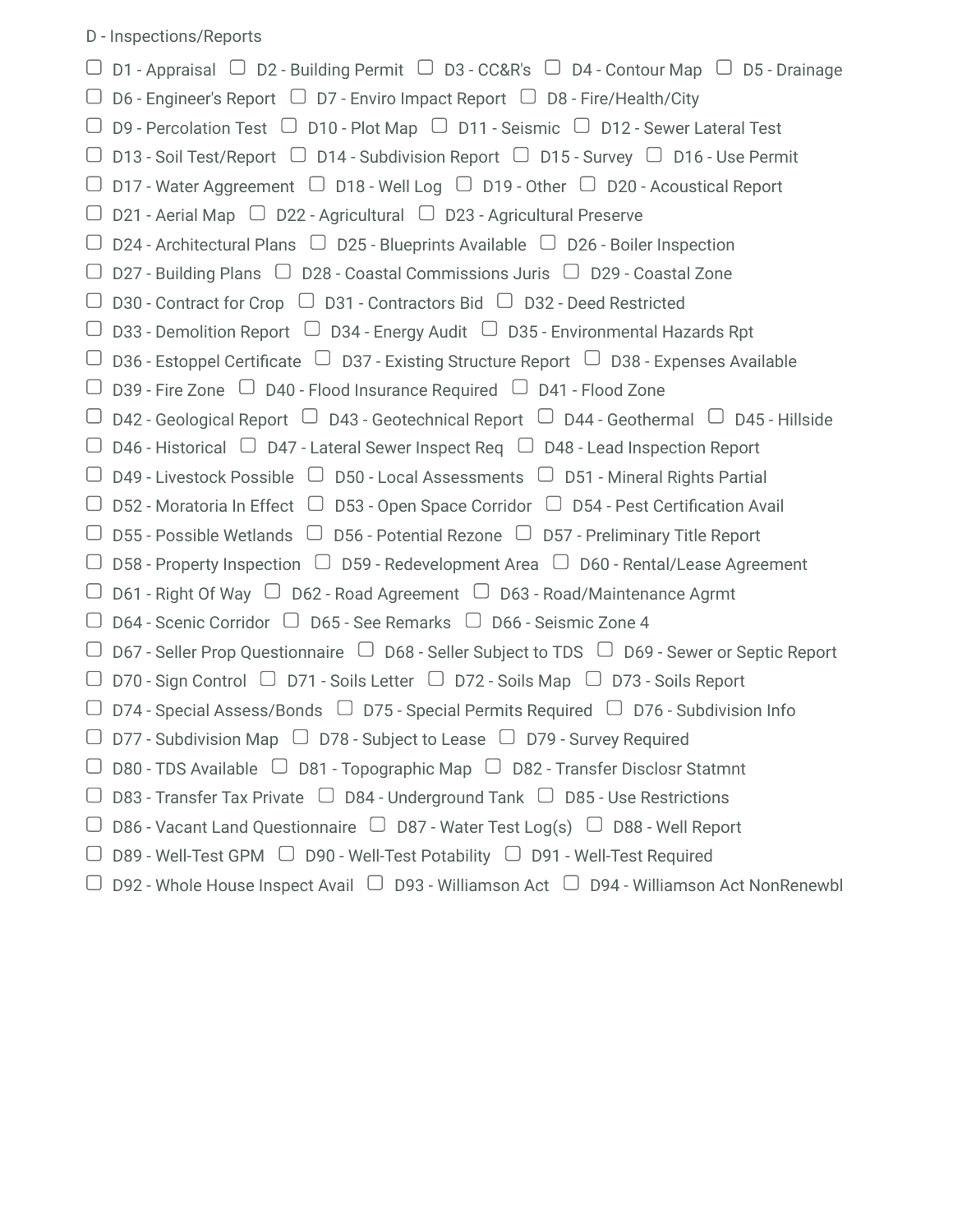E - Lot Description \*

| $\Box$ E1 - Corner $\Box$ E2 - Court $\Box$ E3 - Creek Front $\Box$ E4 - Cul-De-Sac $\Box$ E5 - Down Slope            |
|-----------------------------------------------------------------------------------------------------------------------|
| $\Box$ E6 - Irregular $\Box$ E7 - Lagoon $\Box$ E8 - Lakefront $\Box$ E9 - Level $\Box$ E10 - Mostly Level            |
| $\Box$ E11 - Pond $\Box$ E12 - Premium Lot $\Box$ E13 - Regular $\Box$ E14 - Rolling $\Box$ E15 - Secluded            |
| $\Box$ E16 - Side Slope $\Box$ E17 - Steep $\Box$ E18 - Up Slope $\Box$ E19 - Vineyard $\Box$ E20 - None              |
| $\Box$ E21 - Other $\Box$ E22 - Area Lighting $\Box$ E23 - Barbed Wire Fence $\Box$ E24 - Bay/Harbor Frontage         |
| $\Box$ E25 - Borders Government Land $\Box$ E26 - Chain Link Fence $\Box$ E27 - Cross Fenced                          |
| $\Box$ E28 - Dead End $\Box$ E29 - Dutch Irrigation $\Box$ E30 - Electric Fence $\Box$ E31 - Fire Hydrant(s)          |
| $\Box$ E32 - Horse Fencing $\Box$ E33 - Lake/River Access $\Box$ E34 - Land Locked $\Box$ E35 - Oceanfront            |
| $\Box$ E36 - Partial Cross Fencing $\Box$ E37 - Partial Fence $\Box$ E38 - Paved $\Box$ E39 - Pond Year Round         |
| $\Box$ E40 - Pool Site $\Box$ E41 - Public Trans Nearby $\Box$ E42 - Reservoir $\Box$ E43 - Security Gate             |
| $\Box$ E44 - See Remarks $\Box$ E45 - Stream Seasonal $\Box$ E46 - Stream Year Round                                  |
| $\Box$ E47 - Street Light(s) $\Box$ E48 - Subdivided $\Box$ E49 - Waterfront $\Box$ E50 - Wood Fencing                |
|                                                                                                                       |
| F - Miscellaneous                                                                                                     |
| $\Box$ F1 - Approvd RR Spur/Siding $\Box$ F2 - Existing Lease $\Box$ F3 - Fencing $\Box$ F4 - Other                   |
|                                                                                                                       |
| G - Possession *                                                                                                      |
| $\Box$ G1 - COE $\Box$ G2 - Immediate $\Box$ G3 - Negotiable $\Box$ G4 - Tenant's Rights $\Box$ G5 - None             |
| $\Box$ G6 - Other $\Box$ G7 - Rental Agreement $\Box$ G8 - See Remarks $\Box$ G9 - Seller Rent Back                   |
|                                                                                                                       |
|                                                                                                                       |
| H - Road Improvements                                                                                                 |
| $\Box$ H1 - City Street $\Box$ H2 - County Maintained $\Box$ H3 - Curbs $\Box$ H4 - Gravel $\Box$ H5 - Gutters        |
| $\Box$ H6 - Paved $\Box$ H7 - Private $\Box$ H8 - Sidewalks $\Box$ H9 - Storm Drains $\Box$ H10 - Unpaved             |
| $\Box$ H11 - Other $\Box$ H12 - Easement $\Box$ H13 - Freeway $\Box$ H14 - Freeway Exposure                           |
| $\Box$ H15 - Highway $\Box$ H16 - Highway Exposure $\Box$ H17 - None $\Box$ H18 - State Road                          |
| $\Box$ H19 - 4 Wheel Access Only $\Box$ H20 - Chip And Seal $\Box$ H21 - Dirt $\Box$ H22 - See Remarks                |
| $\Box$ H23 - Surfaced $\Box$ H24 - Unimproved                                                                         |
|                                                                                                                       |
| I - Terms *                                                                                                           |
| $\Box$ 11 - Assumable $\Box$ 12 - Builders Lender - FHA $\Box$ 13 - Builders Lender - VA                              |
| $\Box$ 14 - Builders Lender-In-House $\Box$ 15 - CHFA $\Box$ 16 - Cash $\Box$ 17 - Contract of Sale                   |
| $\Box$ I8 - Conventional $\Box$ I9 - 1031 Exchange $\Box$ I10 - FHA $\Box$ I11 - Installment Sale                     |
| $\Box$ 112 - Lease Option $\Box$ 113 - OMC 1st $\Box$ 114 - OMC 2nd $\Box$ 115 - Releases                             |
| $\Box$ 116 - Subject to Subordination $\Box$ 117 - Trade $\Box$ 118 - VA $\Box$ 119 - Wrap A.I.D.T. $\Box$ 120 - None |
| $\Box$ 121 - Other $\Box$ 122 - Call Listing Agent $\Box$ 123 - Contract $\Box$ 124 - Creative                        |
| $\Box$ 125 - Energy Lease Assume $\Box$ 126 - Energy Lien Assume $\Box$ 127 - Federal Land Bank                       |
| $\Box$ 128 - Fractional $\Box$ 129 - May Pay Close Costs $\Box$ 130 - Mortgage Credit Certifict                       |
| $\Box$ 131 - New Loan $\Box$ 132 - Other Collateral Required $\Box$ 133 - Owner May Carry 3rd                         |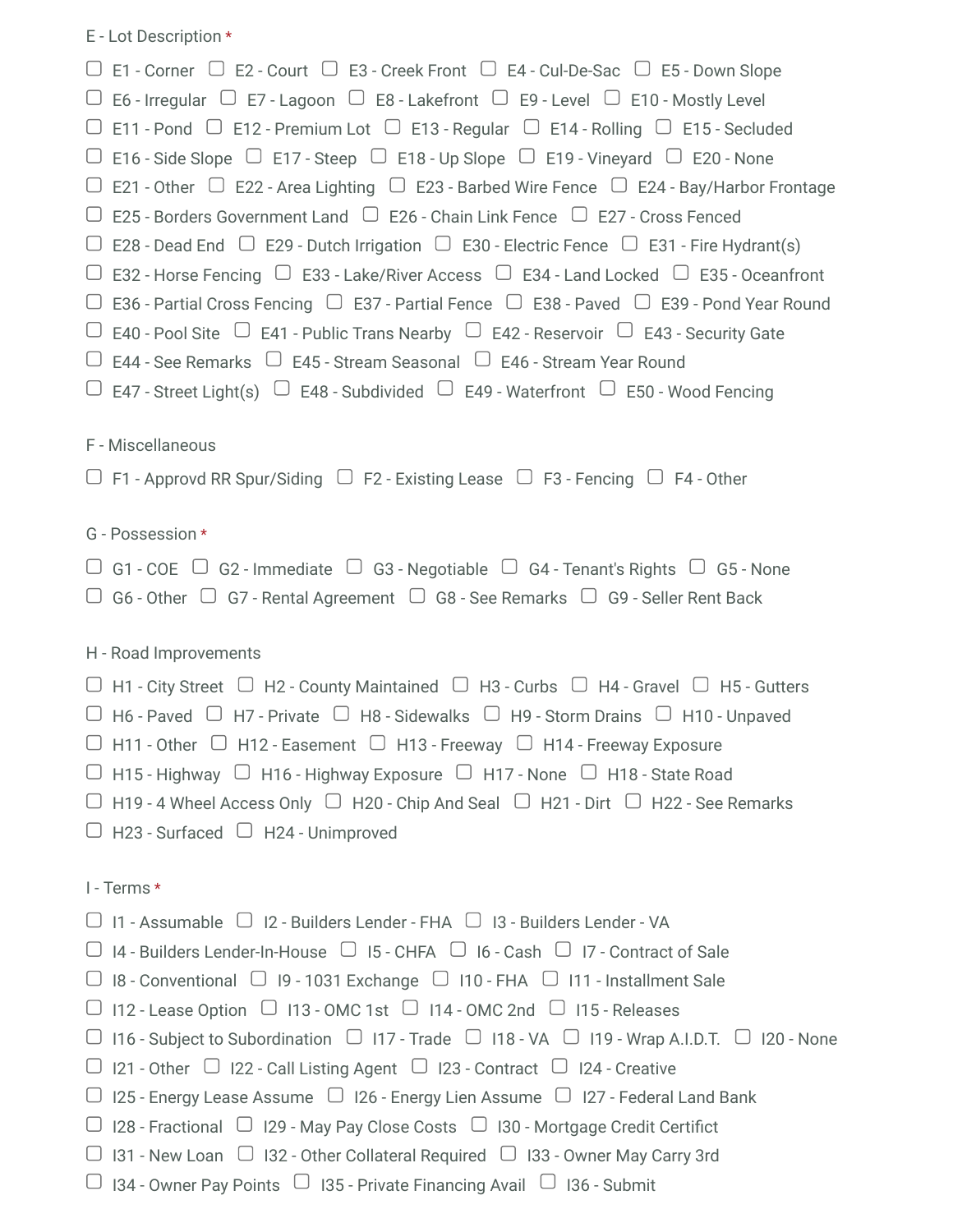|  | J - Use Zoning * |  |
|--|------------------|--|
|  |                  |  |

- $\Box$  J1 Agricultural  $\Box$  J2 Commercial  $\Box$  J3 Horses Possible  $\Box$  J4 Industrial
- $\Box$  J5 Light Industrial  $\Box$  J6 Manufacturing  $\Box$  J7 Mixed  $\Box$  J8 Multi-Family  $\Box$  J9 Office
- $\Box$  J10 Planned Unit Development  $\Box$  J11 Recreation  $\Box$  J12 Research & Development
- $\Box$  J13 Residential  $\Box$  J14 Single Family  $\Box$  J15 Trailer/Mobile Homes  $\Box$  J16 None
- $\Box$  J17 Other  $\Box$  J18 2nd Unit Possible  $\Box$  J19 Agricultural/Residential
- $\Box$  J20 Business/Professional  $\Box$  J21 Dairy  $\Box$  J22 Farm/Ranch
- $\Box$  J23 Highway/Tourist Services  $\Box$  J24 Hotel/Motel  $\Box$  J25 Kennels Possible
- $\Box$  J26 Livestock  $\Box$  J27 Nursery  $\Box$  J28 Orchard  $\Box$  J29 Public Right of Way
- $\Box$  J30 Retail  $\Box$  J31 Rezone Possible  $\Box$  J32 See Remarks  $\Box$  J33 Split Possible
- $\Box$  J34 Timber Preserve  $\Box$  J35 Timber Production  $\Box$  J36 Tree Farm  $\Box$  J37 Unclassified
- $\Box$  J38 Vinevard
- K Util Avail/Not On Site
- $\Box$  K1 Cable TV  $\Box$  K2 Electricity  $\Box$  K3 Gas  $\Box$  K4 Sewer  $\Box$  K5 Telephone
- $\Box$  K6 Utilities Underground  $\Box$  K7 Water  $\Box$  K8 Other
- L Utility on Site \*
- $\Box$  L1 Cable TV  $\Box$  L2 Electricity  $\Box$  L3 Gas  $\Box$  L4 Propane  $\Box$  L5 Sewer
- $\Box$  L6 Telephone  $\Box$  L7 Underground  $\Box$  L8 Water  $\Box$  L9 None  $\Box$  L10 Other
- $\Box$  L11 Cable Not Available  $\Box$  L12 Cable TBD  $\Box$  L13 DSL Available
- $\Box$  L14 Electric Not Available  $\Box$  L15 Electric TBD  $\Box$  L16 Gas TBD
- $\Box$  L17 Generator Permited  $\Box$  L18 Internet Available  $\Box$  L19 Natural Gas Not Available
- $\Box$  L20 Phone Connected  $\Box$  L21 Phone TBD  $\Box$  L22 Propane Tank Leased
- $\Box$  L23 Propane Tank Owned  $\Box$  L24 See Remarks  $\Box$  L25 Underground Utilities